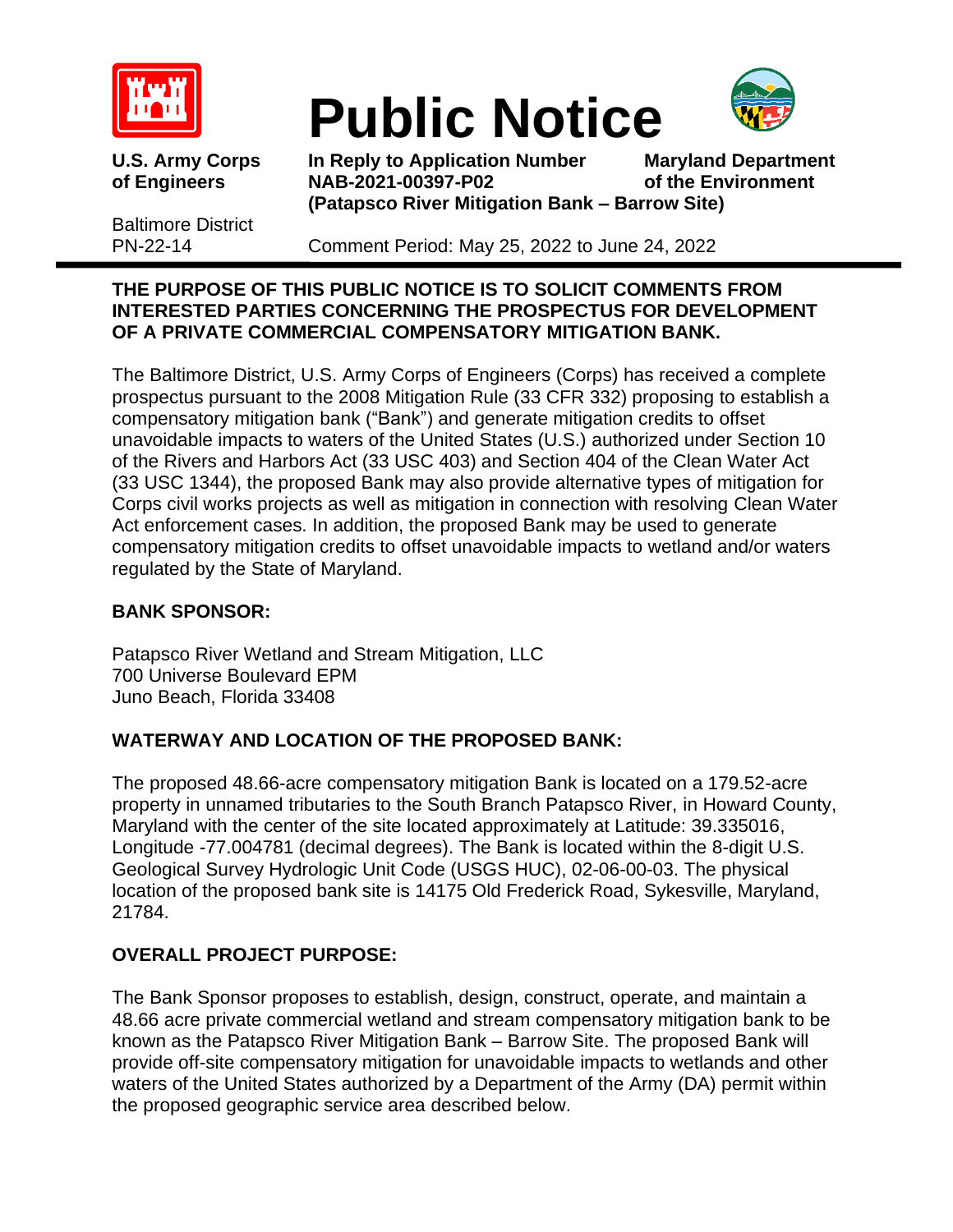The prospectus provides a summary of the development of the proposed mitigation Bank and initiates the Corps' review associated with establishment of this mitigation bank, including the development of an approved mitigation banking instrument (MBI). A draft MBI may be prepared by the Bank Sponsor following the Corps' review of the comments received in response to this public notice and determination that the proposed Bank site has potential for providing appropriate compensatory mitigation for activities authorized by DA permits. An approved MBI is the legal document for the establishment, operation, use, and maintenance of the Bank in a way that complies with the regulations governing compensatory mitigation for activities authorized by DA permits granted by the Corps.

Pursuant to 33 CFR 332.8(d)(4), the Corps has posted a full copy of the subject prospectus online so that it is available for review by the public. The prospectus may be downloaded from the Regulatory In-Lieu Fee and Bank Information Tracking System (RIBITS) at web address:

Prospectus: https://ribits.ops.usace.army.mil/ords/f?p=107:0:8401215924297:APPLICATION\_PROC ESS=AP\_DB\_DOC:::AI\_STRING,AI\_ID:inline,107117

Appendix A: https://ribits.ops.usace.army.mil/ords/f?p=107:0:8401215924297:APPLICATION\_PROC ESS=AP\_DB\_DOC:::AI\_STRING,AI\_ID:inline,107118

Appendix B: https://ribits.ops.usace.army.mil/ords/f?p=107:0:8401215924297:APPLICATION\_PROC ESS=AP\_DB\_DOC:::AI\_STRING,AI\_ID:inline,107119

#### **PROJECT DESCRIPTION:**

The proposed establishment of this 48.66-acre mitigation bank site involves the reestablishment and enhancement of aquatic resources. The Bank Sponsor proposes that ecological lift associated with establishment of this mitigation bank, including flood attenuation, water quality treatment, nutrient cycling, wildlife habitat, creation of intact habitat corridors with adjacent conservation lands, would generate wetland and/or stream credits that are to provide off-site compensatory mitigation for activities authorized under a DA permit. Specifically, the following is a list of project objectives as described by the Bank Sponsor:

• Rehabilitate approximately 8,910 linear feet of stream channels, including perennial (6,160 linear feet), intermittent (2,311 linear feet), and ephemeral (439 linear feet) stream channels.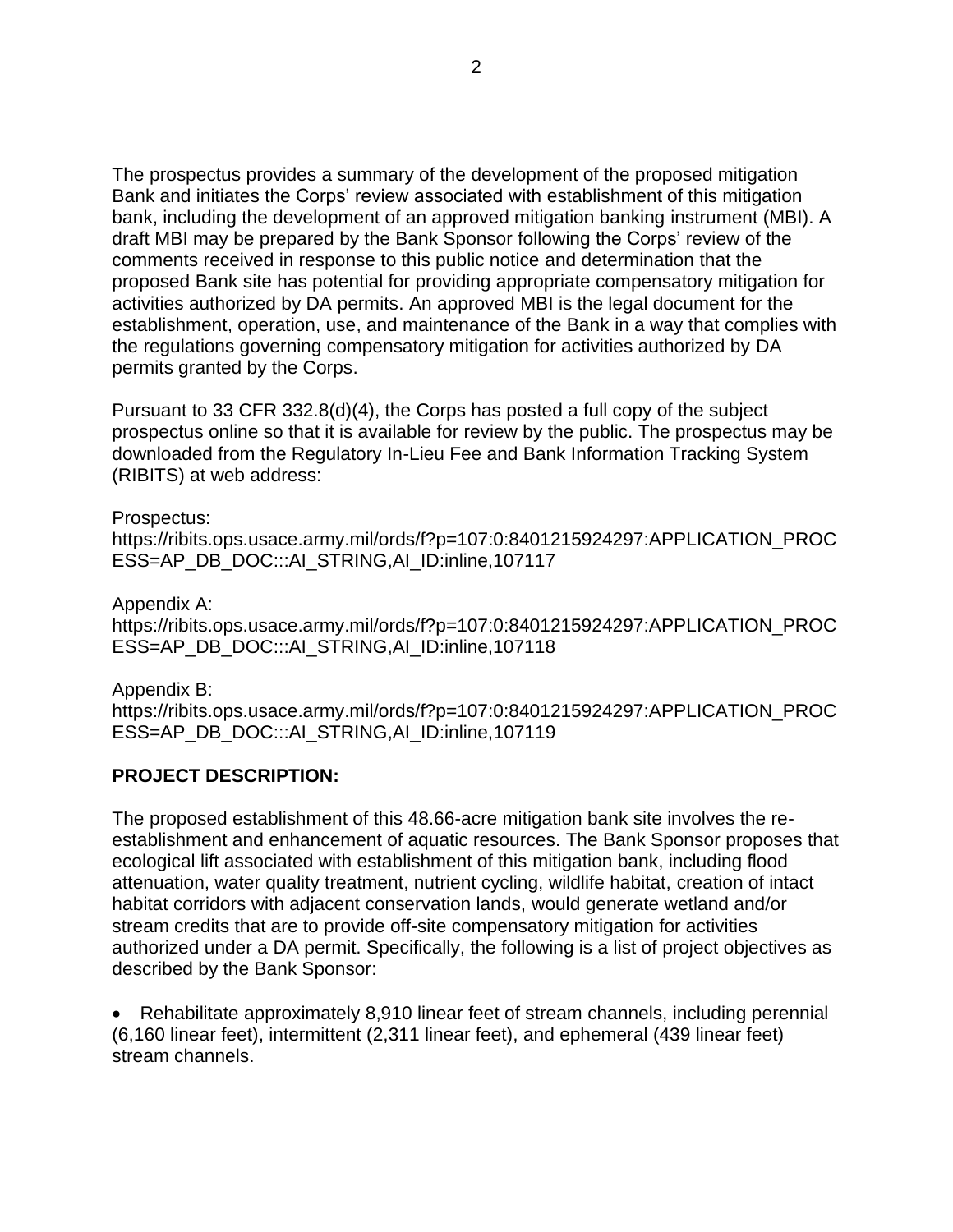- Re-establish approximately 18.99 acres of palustrine forested wetlands.
- Enhance approximately 11.56 acres of palustrine forested wetlands.

• The Bank is proposed to be protected in perpetuity via recordation of a real estate instrument such as a conservation easement or restrictive covenant.

• Upon Bank closure, the bank is proposed to be managed long term by the North American Land Trust.

## **PROPOSED SERVICE AREA:**

The service area of a bank is a geographic area, such as a watershed or ecoregion, within which the mitigation bank is authorized to provide compensatory mitigation required by DA permits. The proposed primary service area for the Bank would include the Gunpowder-Patapsco Watershed, 8-digit USGS HUC: 02-06-00-03. The proposed secondary service area would include the piedmont ecoregion of the Patuxent Watershed, 8-digit USGS HUC: 02-06-00-06. The use of the secondary service area would be considered by the Corps only when credits are not available from another approved mitigation bank within the primary service area and the applicant demonstrates that the mitigation credits will replace the lost aquatic functions and services at the impact site. Impacts to coastal and tidal aquatic resources would be excluded from mitigating at this nontidal Bank.

#### **MITIGATION BANK APPROVAL AND PERMITTING PROCESSES:**

This Bank may be one of a number of practicable options available to applicants to compensate for unavoidable impacts associated with permits issued under the authority of Section 404 of the Clean Water Act. Released mitigation bank credits are generally the preferred option for compensatory mitigation because banks consolidate resources, involve more financial planning and scientific expertise, and must meet certain performance standards, thereby reducing risks associated with mitigation projects. Approval to use an approved Bank site to offset impacts for a specific project is the decision of the Corps pursuant to Section 404 of the Clean Water Act. The Corps provides no guarantee that any particular individual or general permit will be granted authorization to use an approved Bank site to compensate for unavoidable impacts associated with a proposed permit. Authorization by the Maryland Department of the Environment may also be required to use this Bank to offset specific impacts regulated by the State of Maryland.

Issuance of a public notice regarding proposed compensatory mitigation bank sites is required pursuant to 33 C.F.R. § 332.8(d)(4) and 40 C.F.R. § 230.98(d)(4). The proposed establishment of the compensatory mitigation Bank will be evaluated pursuant to the 2008 Mitigation Rule (33 CFR Part 332).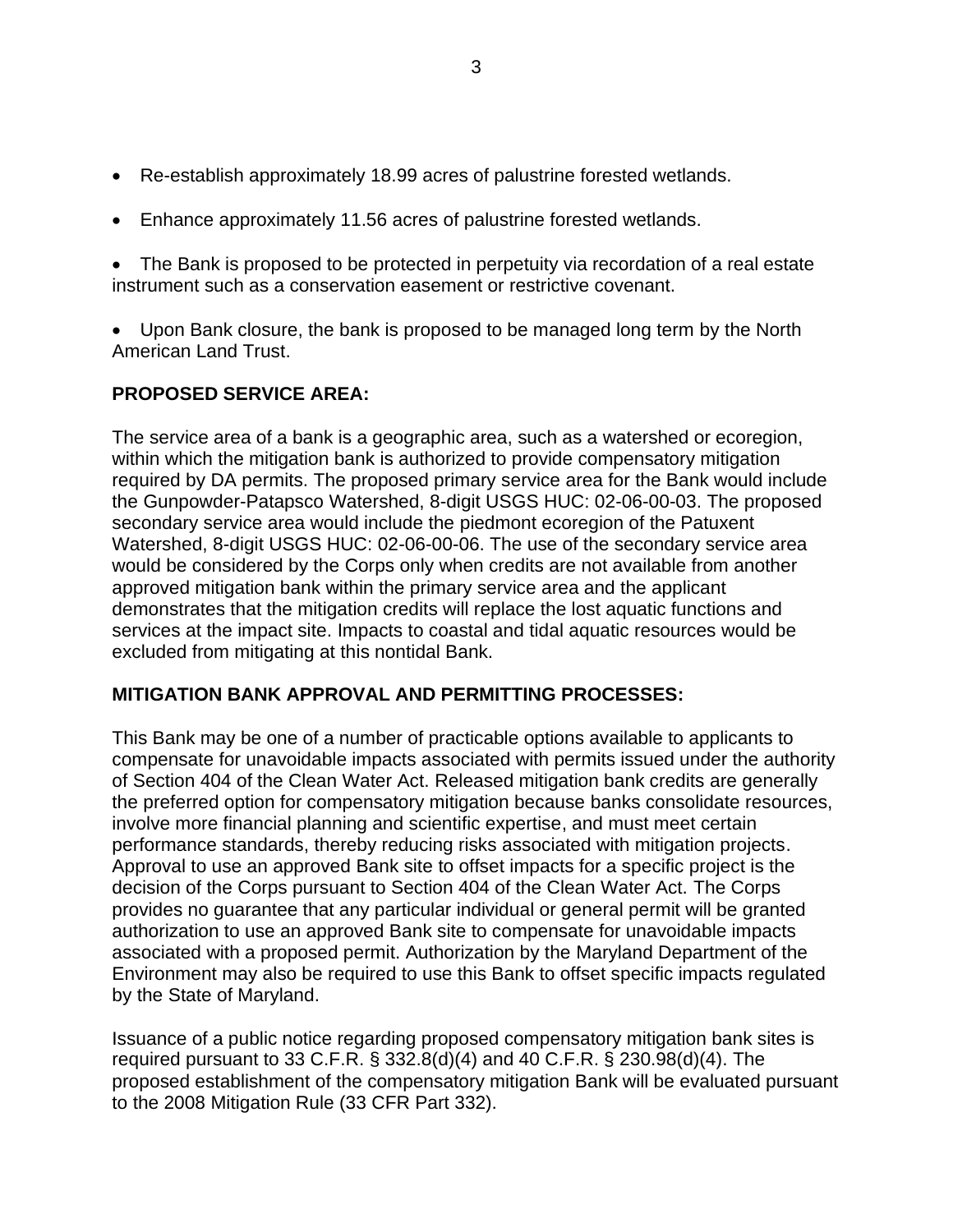The Sponsor must obtain the appropriate federal, state, and local permits required to implement the Bank construction activities. The Bank Sponsor would submit an application for a Corps permit should the Bank construction activities involve a discharge of dredge or fill material within waters of the U.S. or work within navigable waters of the U.S. and receive Corps authorization prior to initiating construction

activities. The Corps would complete consultation, if appropriate, under the Endangered Species Act, the National Historic Preservation Act, and other applicable federal laws, prior to any DA permit authorization for construction of the Bank site.

Based upon a preliminary review of the prospectus, the proposed work to develop the compensatory mitigation Bank site may result in temporary and/or permanent impacts to waters of the U.S. or work within navigable waters of the U.S. No DA permit application has been submitted to date for the proposed construction activities associated with development of the Bank. A preliminary review indicates that the proposed work may qualify for Corps authorization under the Nationwide Permit (NWP) #27 (Aquatic Habitat Restoration, Enhancement, and Establishment Activities) or State Programmatic General Permit (SPGP). Both the SPGP and NWP #27 have undergone a full public interest review as required by Corps regulations (33 CFR 320.4(a)), and NEPA documentation has been prepared that addresses environmental considerations.

Please refer to the table below for a summary of approximate aquatic resource impacts to construct the compensatory mitigation bank.

| Activity (i.e. culvert)       | Stream Impact (If) | <b>Wetland Impact</b><br>(acres) | Authority<br>(Section<br>10/404/408) |
|-------------------------------|--------------------|----------------------------------|--------------------------------------|
| <b>Ecological Restoration</b> | 8,471 Temporary    |                                  | 404                                  |
| <b>Ecological Restoration</b> | 8,910 Permanent    |                                  | 404                                  |
| <b>Ecological Restoration</b> |                    | 13.56 Permanent                  | 404                                  |

## **EFFECTS ON AQUATIC RESOURCES:**

#### **LEAD FEDERAL AGENCY:**

The Corps, as the lead federal agency, is responsible for all coordination pursuant to applicable federal authorities.

The Interagency Review Team (IRT) responsible for review, approval, and oversight of the proposed mitigation bank includes representatives from the Corps, the U.S. Environmental Protection Agency, U.S. Fish and Wildlife Service, National Marine Fisheries Service, Maryland Department of the Environment, Maryland Department of Natural Resources, and the Maryland Critical Area Commission. The Baltimore District of the Corps chairs the IRT and the Maryland Department of the Environment co-chairs the IRT.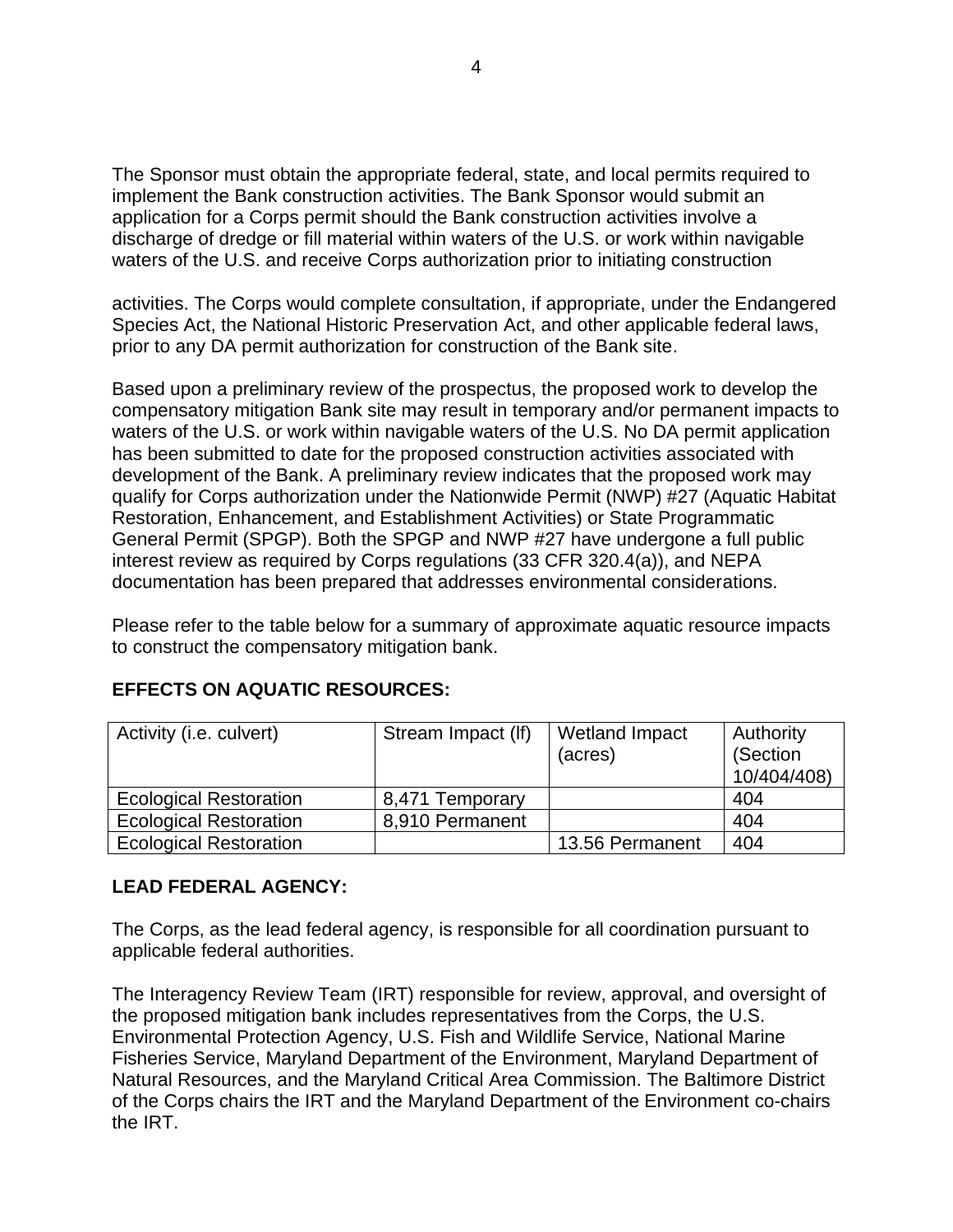#### **ENDANGERED SPECIES:**

A preliminary review of this prospectus indicates that the proposal may affect federally listed threatened or endangered species or their critical habitat, pursuant to Section 7 of the Endangered Species Act, as amended. As the evaluation of this application continues, additional information may become available which could modify this preliminary determination.

#### **ESSENTIAL FISH HABITAT:**

The Magnuson-Stevens Fishery Conservation and Management Act (MSFCMA), as amended by the Sustainable Fisheries Act of 1996 (Public Law 04-267), requires all federal agencies to consult with the National Marine Fisheries Service (NMFS) on all actions, or proposed actions, permitted, funded, or undertaken by the agency that may adversely affect Essential Fish Habitat (EFH), including species of concern, life cycle habitat, or Habitat Areas of Particular Concern. The project site lies in or adjacent to EFH as described under MSFCMA for managed species under the MSFCMA. The Baltimore District has made a preliminary determination that the project will have no effect on EFH. The Baltimore District has made a preliminary determination that mitigative measures are not required to minimize adverse effects on EFH at this time. This determination may be modified if additional information indicates otherwise.

#### **HISTORIC RESOURCES:**

Pursuant to Section 106 of the National Historic Preservation Act of 1966 and applicable guidance, the Corps has reviewed the latest published version of the National Register of Historic Places and initially determined that no properties listed or eligible for inclusion, in the National Register of Historic Places, are located at the site of the proposed Bank. The Corps has made the preliminary determination that the proposed project would have no effecton historic properties. The Corps final eligibility and effect determination will be based on coordination with the State Historic Preservation Office as appropriate and required, and with full consideration given to the proposed undertaking's potential direct and indirect effects on historic properties within the Corps' identified permit area.

#### **TRIBAL RESOURCES:**

Section 106 of the National Historic Preservation Act also requires federal agencies to consult with federally recognized American Indian tribes that attach religious and cultural significance to historic properties that may be affected by the agency's undertaking. Corps Tribal Consultation Policy mandates an open, timely, meaningful, collaborative, and effective deliberative communication process that emphasizes trust, respect, and shared responsibility. The policy further emphasizes that, to the extent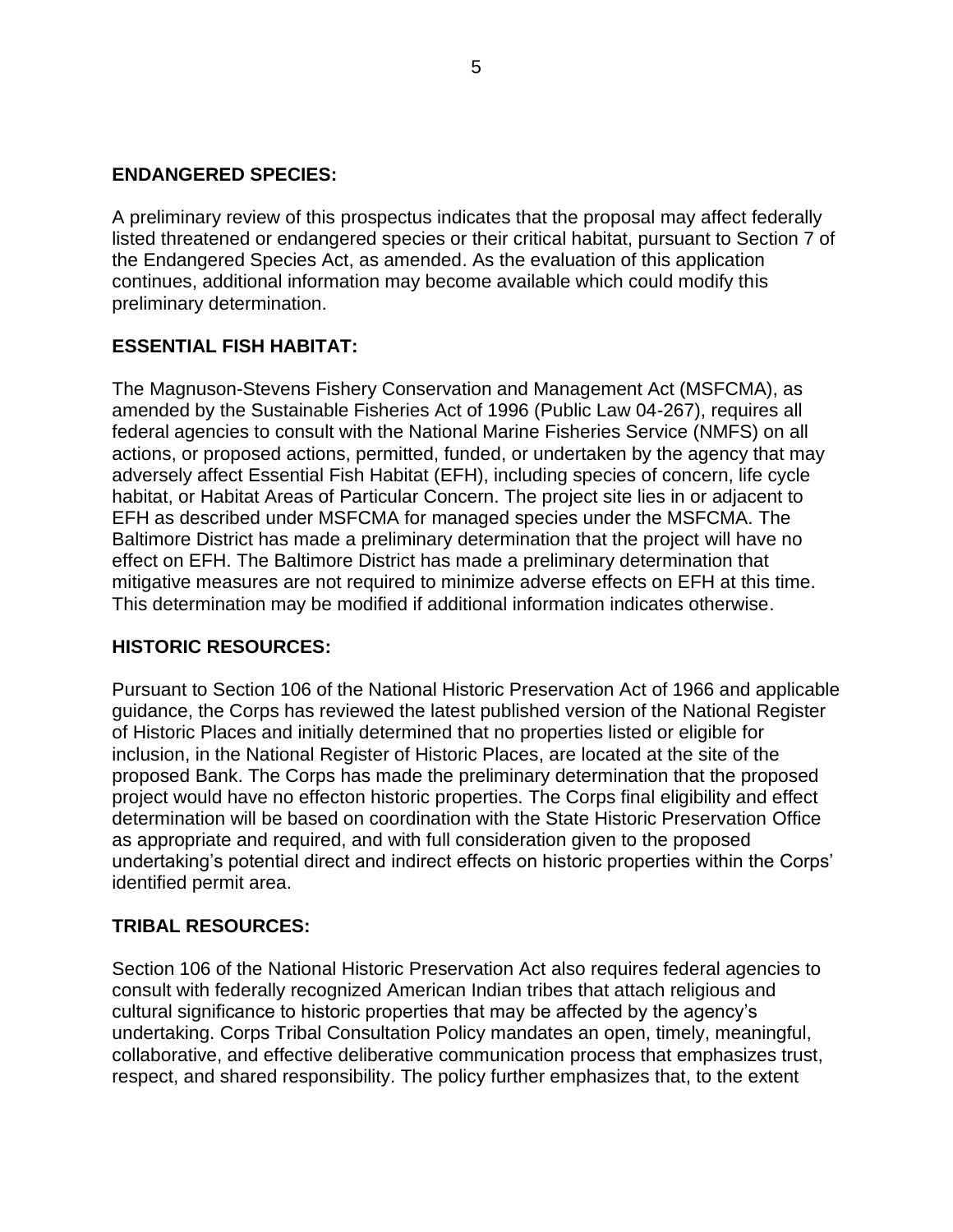practicable and permitted by law, consultation works toward mutual consensus and begins at the earliest planning stages before decisions are made and actions taken. The Corps final eligibility and effect determination will be based on coordination with interested tribes, in accordance with the Corps current tribal standard operating procedures as appropriate and required, and with full consideration given to the proposed undertaking's potential direct and indirect effects on tribal resources.

# **MODIFICATION OF CIVIL WORKS PROJECTS: 33 USC 408 (SECTION 408):**

All Section 408 proposals will be coordinated internally at USACE. The Section 408 decision will be issued along with the Section 404 and/or Section 10 decision. Please see the following link for more information regarding Section 408: <https://www.nab.usace.army.mil/Missions/Regulatory/Section-408-Requests/>

The applicant must obtain any state or local government permits which may be required.

**NOTE:** This public notice is being issued based on information furnished by the Bank Sponsor. This information has not been verified or evaluated to ensure compliance with laws and regulation governing the regulatory program.

## **REQUEST FOR PUBLIC HEARING:**

Any person may request a public hearing. The request must be submitted in writing to the District Engineer within the designated comment period of the notice and must state the specific reasons for requesting the public hearing.

## **SUBMISSION OF COMMENTS:**

The Corps is soliciting comments from the public; federal, state, and local agencies and officials; Indian Tribes; and other interested parties to help inform the Corps and the IRT as to the overall merits of the proposed Bank, the scope of the proposed mitigation bank, the delineation of the proposed service area, the ecological suitability of the Bank site to achieve restoration of waters of the U.S., and to identify project aspects that should be addressed during the development of a draft MBI. Any comments received will be considered by the Corps of Engineers to determine whether the proposal has the potential to provide mitigation opportunities for project proponents (permittees) authorized to impact waters of the U.S. under Section 404 of the Clean Water Act and/or Section 10 of the Rivers and Harbors Act or as a means of resolving Section 404 and/or Section 10 enforcement actions. Comments provided will become part of the public record for this action and are subject to release to the public through the Freedom of Information Act.